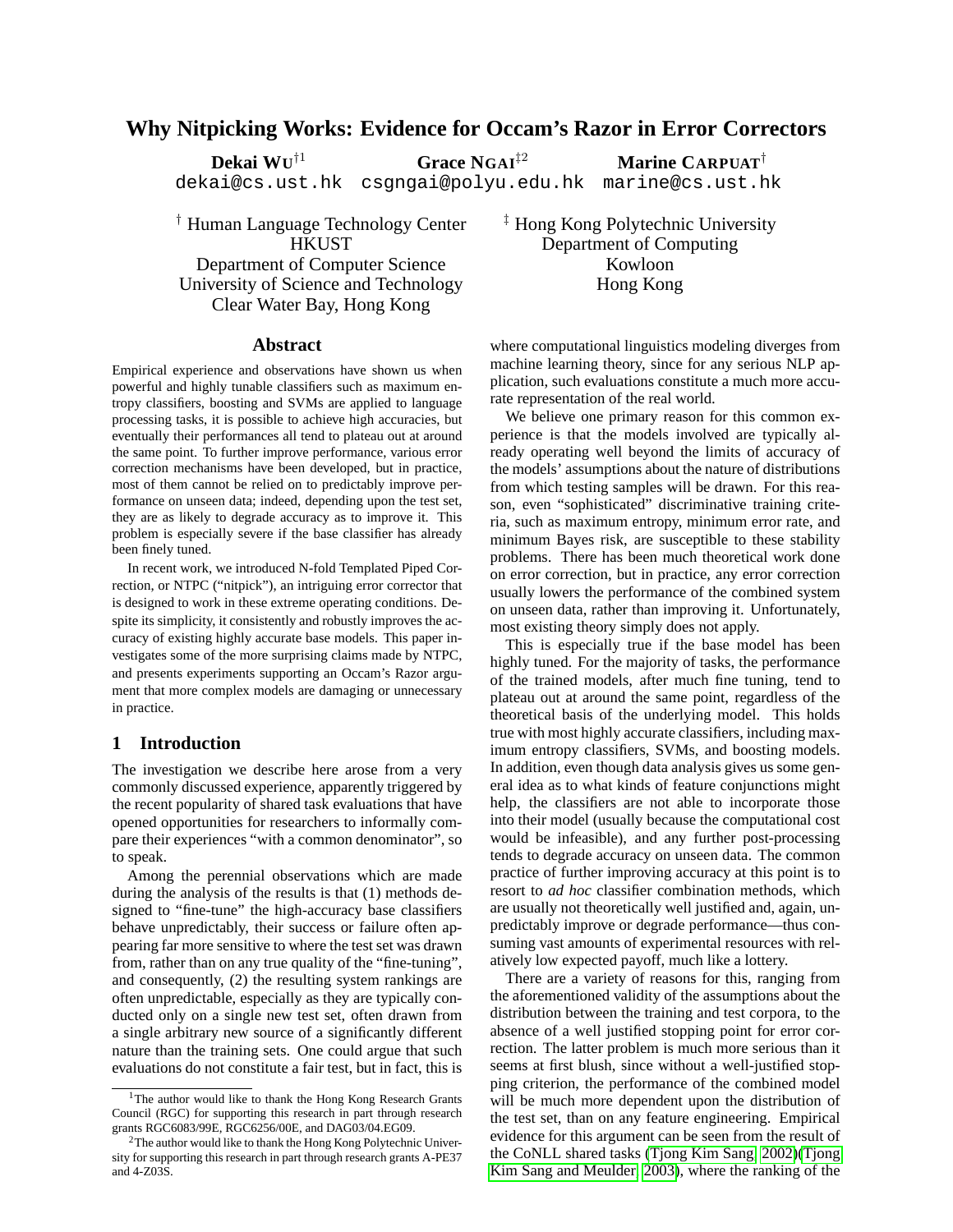participating systems changes with the test corpora.

Inspired by the repeated observations of this phenomenon by many participants, we decided to stop "sweeping the issue under the rug", and undertook to confront it head-on. Accordingly, we challenged ourselves to design an error corrector satisfying the following criteria, which few if any existing models actually meet: (1) it would leverage off existing base models, while targeting their errors; (2) it would *consistently* improve accuracy, even on top of base models that already deliver high accuracy; (3) it would be robust and conservative, so as to almost *never* accidentally degrade accuracy; (4) it would be broadly applicable to any classification or recognition task, especially high-dimensional ones such as named-entity recognition and word-sense disambiguation; and (5) it would be template-driven and easily customizable, which would enable it to target error patterns beyond the base models' representation and computational complexity limitations.

Our goal in this undertaking was to invent as little as possible. We expected to make use of relatively sophisticated error-minimization techniques. Thus the results were surprising: the *simplest* models kept outperforming the "sophisticated" models. This paper attempts to investigate some of the key reasons why.

To avoid reinventing the wheel, we originally considered adapting an existing error-driven method, transformation-based learning (TBL) for this purpose. TBL seems well suited to the problem as it is inherently an error corrector and, on its own, has been shown to achieve high accuracies on a variety of problems (see Section [4\)](#page-5-0). Our original goal was to adapt TBL for error correction of high-performing models (Wu *[et al.](#page-6-2)*, [2004a\)](#page-6-2), with two main principles: (1) since it is not clear that the usual assumptions made about the distribution of the training/test data are valid in such extreme operating ranges, empirical observations would take precedence over theoretical models, which implies that (2) any model would have to be empirically justified by testing on a diverse range of data. Experimental observations, however, increasingly drove us toward different goals.

Our resulting error corrector, NTPC, was instead constructed on the principle of making as few assumptions as possible in order to robustly generalize over diverse situations and problems. One observation made in the course of experimentation, after many attempts at fine-tuning model parameters, was that many of the complex theoretical models for error correction often do not perform consistently. This is perhaps not too surprising upon further reflection, since the principle of Occam's Razor does prefer simpler hypotheses over more complex ones.

NTPC was introduced in (Wu *[et al.](#page-6-3)*, [2004b\)](#page-6-3), where the controversial issues it raised generated a number of interesting questions, many of which were were directed at NTPC's seeming simplicity, which seems in opposition to the theory behind many other error correcting models. In this paper, we investigate the most commonly-asked questions. We illuminate these questions by contrasting NTPC against the more powerful TBL, presenting experiments that show that NTPC's simple model is indeed



<span id="page-1-1"></span>Figure 1: Piped architecture with n-fold partitioning.

key to its robustness and reliability.

The rest of the paper is laid out as follows: Section [2](#page-1-0) presents an introduction to NTPC, including an overview of its architecture. Section [3](#page-2-0) addresses key questions related to NTPC's architecture and presents empirical results justifying its simplicity.

# <span id="page-1-0"></span>**2 N-fold Templated Piped Correction**

**N-fold Templated Piped Correction** or **NTPC**, is a model that is designed to robustly improve the accuracy of existing base models in a diverse range of operating conditions. As was described above, the most challenging situations for any error corrector is when the base model has been finely tuned and the performance has reached a plateau. Most of the time, any further feature engineering or error correction after that point will end up hurting performance rather than improving it.

#### **2.1 The architecture of NTPC is surprisingly simple**

One of the most surprising things about NTPC lies in the fact that despite its simplicity, it outperforms mathematically much more "sophisticated" methods at error correcting. Architecturally, it relies on a simple rulelearning mechanism and cross-partitioning of the training data to learn very conservative, cautious rules that make only a few corrections at a time.

Figure [1](#page-1-1) illustrates the NTPC architecture. Prior to learning, NTPC is given (1) a set of rule templates which describe the types of rules that it is allowed to hypothe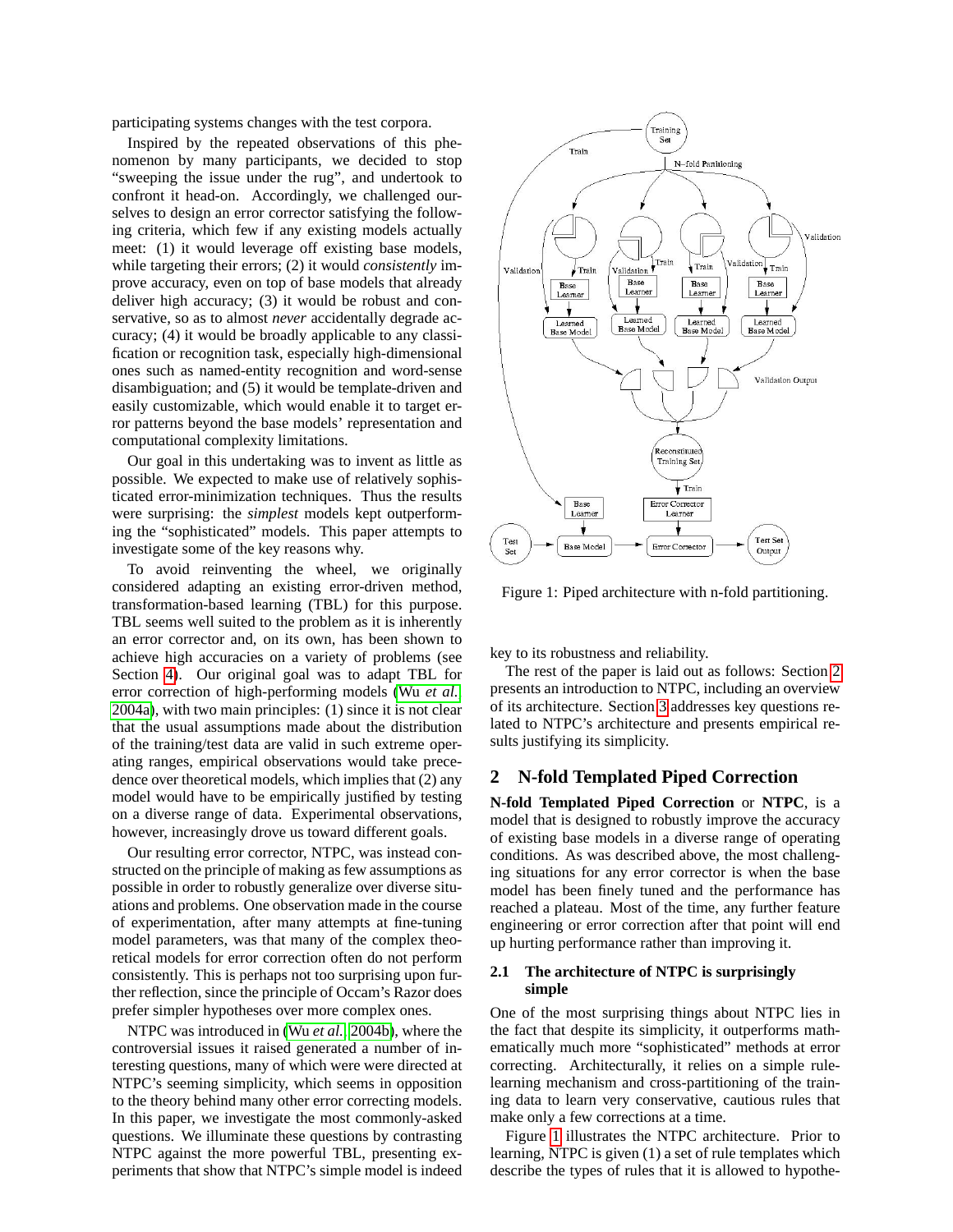size, (2) a single base learning model, and (3) an annotated training set.

The NTPC architecture is essentially a sequentially chained **piped** ensemble that incorporates crossvalidation style n-fold partition sets generated from the base model. The training set is partitioned  $n$  times in order to train  $n$  base models. Subsequently the  $n$  heldout validation sets are classified by the respective trained base models, with the results combined into a "reconstituted" training set. The reconstituted training set is used by *Error Corrector Learner*, which learns a set of rules. Rule hypotheses are generated according to the given set of allowable templates:

$$
\mathcal{R} = \{r | r \in \mathcal{H} \land \tau(r) > \tau_{\min} \land \epsilon(r) = 0\} \tag{1}
$$

$$
\tau(r) = \sum_{j=1}^{X} \sum_{r(x_j, \hat{y}_j) \neq \emptyset} \delta(r(x_j, \hat{y}_j), y_j)
$$
 (2)

$$
\epsilon(r) = \sum_{j=1}^{X} \sum_{r(x_j, \hat{y}_j) \neq \emptyset} 1 - \delta(r(x_j, \hat{y}_j), y_j \text{)}3)
$$

where X is a sequence of X training examples  $x_i$ ,  $\mathcal{Y}$ is a sequence of reference labels  $y_i$  for each example respectively,  $\hat{y}$  is a sequence of labels  $\hat{y}_i$  as predicted by the base model for each example respectively,  $H$  is the hypothesis space of valid rules implied by the templates, and  $\tau_{\min}$  is a confidence threshold. Setting  $\tau_{\min}$ to a relatively high value (say 15) implements the requirement of high reliability.  $R$  is subsequently sorted by the  $\tau_i$  value of each rule  $r_i$  into an ordered list of rules  $\tilde{\mathcal{R}}^* = (r_0^*)$  $_{0}^{\ast},\ldots,r_{i-1}^{\ast}).$ 

During the evaluation phase, depicted in the lower portion of Figure [1,](#page-1-1) the test set is first labeled by the base model. The error corrector's rules  $r_i^*$  are then applied in the order of  $R^*$  to the evaluation set. The final classification of a sample is then the classification attained when all the rules have been applied.

#### **2.2 NTPC consistently and robustly improves accuracy of highly-accurate base models**

In previous work (Wu *[et al.](#page-6-3)*, [2004b\)](#page-6-3), we presented experiments on named-entity identification and classification across four diverse languages, using Adaboost.MH as the base learner, which showed that NTPC was capable of robustly and consistently improving upon the accuracy of the already-highly-accurate boosting model; correcting the errors committed by the base model but not introducing any of its own.

Table [1](#page-3-0) compares results obtained with the base Adaboost.MH model [\(Schapire and Singer, 2000\)](#page-6-4) and the NTPC-enhanced model for a total of eight different named-entity recognition (NER) models. These experiments were performed on the CoNLL-2002 and CoNLL-2003 shared task data sets. It can be seen that the Adaboost.MH base models clearly already achieve high accuracy, setting the bar very high for NTPC to improve upon. However, it can also be seen that NTPC yields further F-Measure gains on *every* combination of task and language, including English NE bracketing (Model M2) for which the base F-Measure is the highest.

An examination of the rules (shown in the Appendix) can give an idea as to why NTPC manages to identify and correct errors which were overlooked by the highly tuned base model. NTPC's advantage comes from two aspects: (1) its ability to handle complex conjunctions of features, which often reflect structured, linguistically motivated expectations, in the form of rule templates; and (2) its ability to "look forward" at classifications from the right context, even when processing the sentence in a left-to-right direction. The base classifier is unable to incorporate these two aspects, because (1) including complex conjunctions of features would raise the computational cost of searching the feature space to a point where it would be infeasible, and (2) most classifiers process a sentence from left-to-right, deciding on the class label for each word before moving on to the next one. Rules that exploit these advantages are easily picked out in the table; many of the rules (especially those in the top 5 for both English and Spanish) consist of complex conjunctions of features; and rules that consider the right context classifications can be identified by the string "ne <*num*>", where <*num*> is a positive integer (indicating how many words to the right).

### <span id="page-2-0"></span>**3 Experiments**

The most commonly-raised issues about NTPC relate to the differences between NTPC and TBL (though the conceptual issues are much the same as for other errorminimization criteria, such as minimum error rate or minimum Bayes risk). This is expected, since it was one of our goals to reinvent as little as possible. As a result, NTPC does bear a superficial resemblance to TBL, both of them being error-driven learning methods that seek to incrementally correct errors in a corpus by learning rules that are determined by a set of templates. One of the most frequently asked questions is whether the *Error Corrector Learner* portion of NTPC could be replaced by a transformation-based learner. This section will investigate the differences between NTPC and TBL, and show the necessity of the changes that were incorporated into NTPC.

The experiments run in this section were performed on the data sets used in the CoNLL-2002 and CoNLL-2003 Named Entity Recognition shared tasks. The high-performing base model is based on AdaBoost.MH [\(Schapire and Singer, 2000\)](#page-6-4), the multi-class generalization of the original boosting algorithm, which implements boosting on top of decision stump classifiers (decision trees of depth one).

#### **3.1 Any Error is Bad**

The first main difference between NTPC and TBL, and also what seems to be an extreme design decision on the part of NTPC, is the objective scoring function. To be maximally certain of not introducing any new errors with its rules, the first requirement that NTPC's objective function places onto any candidate rules is that they must not introduce any new errors ( $\epsilon(r) = 0$ ). This is called the *zero error tolerance* principle.

To those who are used to learners such as transformation-based learning and decision lists, which allow for some degree of error tolerance, this design principle seems overly harsh and inflexible. Indeed, for al-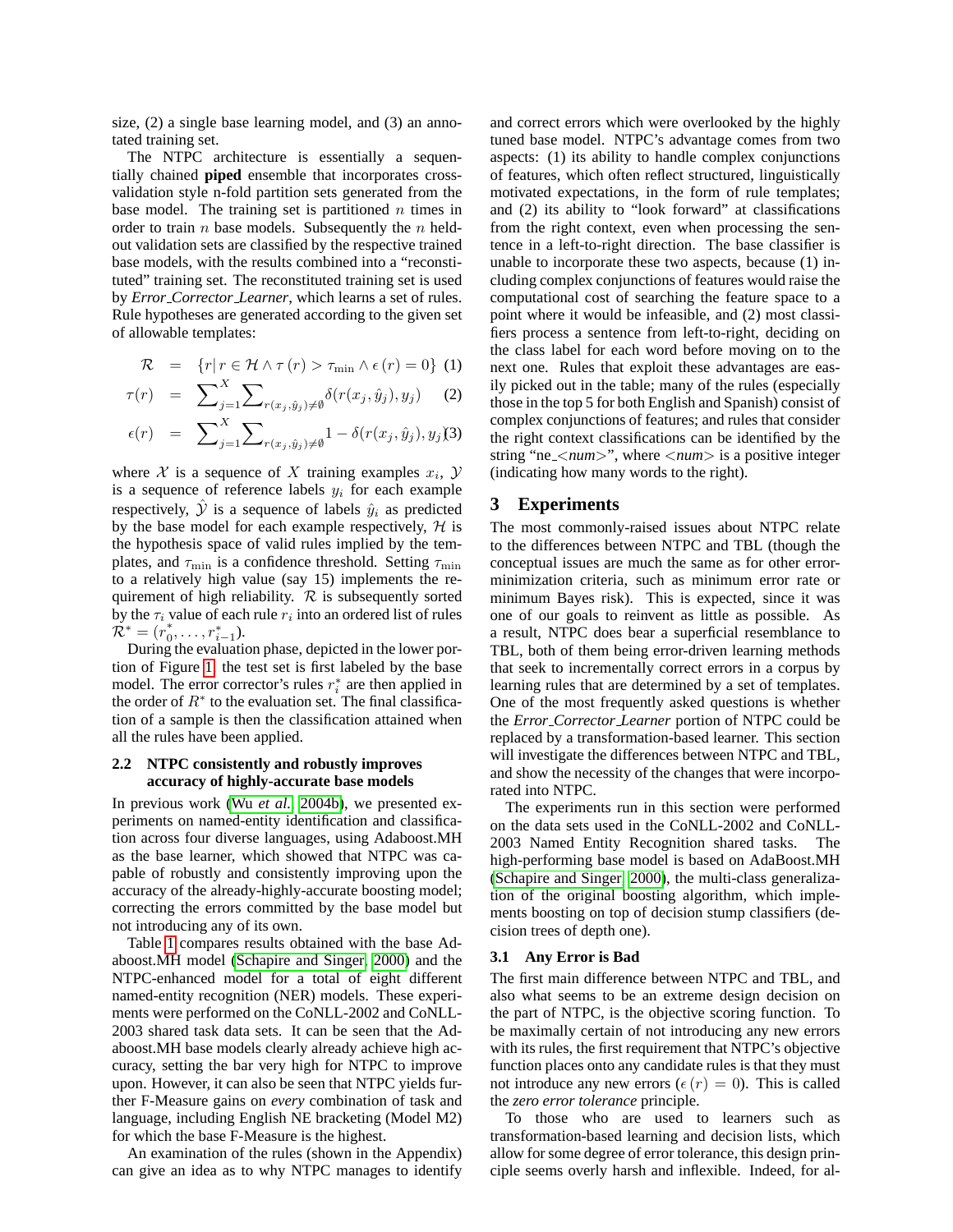| Model          | <b>Task</b>                   | Language | Model        | <b>Precision</b> | <b>Recall</b> | F-Measure |
|----------------|-------------------------------|----------|--------------|------------------|---------------|-----------|
| M1             | <b>Bracketing</b>             | Dutch    | Base         | 87.27            | 91.48         | 89.33     |
|                |                               |          | Base w/ NTPC | 87.44            | 92.04         | 89.68     |
| $\mathbf{M2}$  | <b>Bracketing</b>             | English  | Base         | 95.01            | 93.98         | 94.49     |
|                |                               |          | Base w/ NTPC | 95.23            | 94.05         | 94.64     |
| M <sub>3</sub> | <b>Bracketing</b>             | German   | Base         | 83.44            | 65.86         | 73.62     |
|                |                               |          | Base w/ NTPC | 83.43            | 65.91         | 73.64     |
| $\mathbf{M}4$  | <b>Bracketing</b>             | Spanish  | Base         | 89.46            | 87.57         | 88.50     |
|                |                               |          | Base w/ NTPC | 89.77            | 88.07         | 88.91     |
| M <sub>5</sub> | $Classification + Bracketing$ | Dutch    | <b>Base</b>  | 70.26            | 73.64         | 71.91     |
|                |                               |          | Base w/ NTPC | 70.27            | 73.97         | 72.07     |
| <b>M6</b>      | $Classification + Bracketing$ | English  | Base         | 88.64            | 87.68         | 88.16     |
|                |                               |          | Base w/ NTPC | 88.93            | 87.83         | 88.37     |
| $\mathbf{M}$   | $Classification + Bracketing$ | German   | Base         | 75.20            | 59.35         | 66.34     |
|                |                               |          | Base w/ NTPC | 75.19            | 59.41         | 66.37     |
| $\mathbf{M8}$  | $Classification + Bracketing$ | Spanish  | Base         | 74.11            | 72.54         | 73.32     |
|                |                               |          | Base w/ NTPC | 74.43            | 73.02         | 73.72     |

<span id="page-3-0"></span>Table 1: NTPC consistently yields improvements on all eight different high-accuracy NER base models, across every combination of task and language.

most all models, there is an implicit assumption that the scoring function will be based on the difference between the positive and negative applications, rather than on an absolute number of corrections or mistakes.

Results for eight experiments are shown in Figures [2](#page-3-1) and [3.](#page-4-0) Each experiment compares NTPC against other variants that allow relaxed  $\epsilon(r) \leq \epsilon_{\text{max}}$  conditions for various  $\epsilon_{\text{max}} \in \{1, 2, 3, 4, \infty\}$ . The worst curve in each case is for  $\epsilon_{\text{max}} = \infty$  — in other words, the system that only considers net performance improvement, as TBL and many other rule-based models do. The results confirm empirically that the  $\epsilon(r) = 0$  condition (1) gives the most consistent results, and (2) generally yields accuracies among the highest, regardless of how long training is allowed to continue. In other words, the presence of *any* negative application during the training phase will cause the error corrector to behave unpredictably, and the more complex model of greater error tolerance is unnecessary in practice.

#### **3.2 Rule Interaction is Unreliable**

Another key difference between NTPC and TBL is the process of rule interaction. Since TBL allows a rule to use the current classification of a sample and its neighbours as features, and a rule updates the current state of the corpus when it applies to a sample, the application of one rule could end up changing the applicability (or not) of another rule. From the point of view of a sample, its classification could depend on the classification of "nearby" samples. Typically, these "nearby" samples are those found in the immediately preceding or succeeding words of the same sentence. This rule interaction is permitted in both training and testing.

NTPC, however, does not allow for this kind of rule interaction. Rule applications only update the output classification of a sample, and do not update the current state of the corpus. In other words, the feature values for a



<span id="page-3-1"></span>Figure 2: NTPC's zero tolerance condition yields less fluctuation and generally higher accuracy than the relaxed tolerance variations, in bracketing experiments.  $(bold = NTPC, dashed = relaxed tolerance)$ 

sample are initialized once, at the beginning of the program, and not changed again thereafter. The rationale for making this decision is the hypothesis that rule interaction is in nature unreliable, since the high-accuracy base model provides sparse opportunities for rule application and thus much sparser opportunities for rule interaction, making any rule that relies on rule interaction suspect. As a matter of fact, by considering only rules that make no mistake during the learning phase, NTPC's zero error tolerance already eliminates any correction of labels that results from rule interaction—since a label correction on a sample that results from the application of more than one rule necessarily implies that at least one of the rules made a mistake.

Since TBL is a widely used error-correcting method,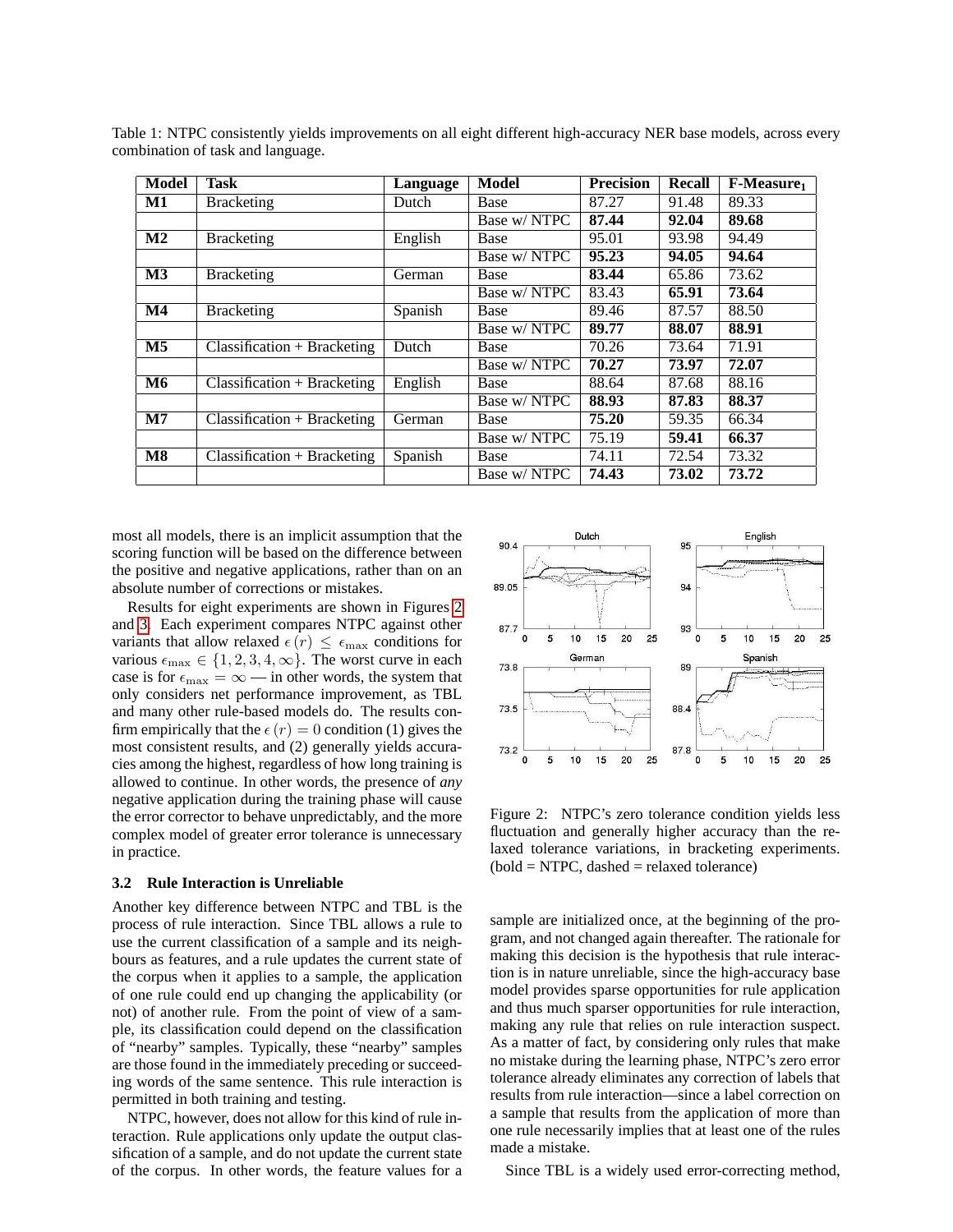

<span id="page-4-0"></span>Figure 3: NTPC's zero tolerance condition yields less fluctuation and generally higher accuracy than the relaxed tolerance variations, in bracketing + classification experiments. (bold =  $NTPC$ , dashed = relaxed tolerance)



<span id="page-4-3"></span>Figure 4: Unpredictable fluctuations on the bracketing task show that allowing TBL-style rule interaction does not yield reliable improvement over NTPC. (bold = NTPC, dashed  $=$  rule interaction)



<span id="page-4-4"></span>Figure 5: Unpredictable fluctuations on the bracket $ing + classification$  task show that allowing TBL-style rule interaction does not yield reliable improvement over NTPC. (bold  $=$  NTPC, dashed  $=$  rule interaction)

it is natural to speculate that NTPC's omission of rule interaction is a weakness. In order to test this question, we implemented an iterative variation of NTPC that allows rule interaction, where each iteration targets the residual error from previous iterations as follows:

- 1.  $i \leftarrow 0, \mathcal{X}_0 \leftarrow \mathcal{X}$
- 2.  $r_i^* \leftarrow \text{null}, s_i^* \leftarrow 0$
- <span id="page-4-1"></span>3. **foreach**  $r \in \mathcal{H}$  such that  $\epsilon_i(r) = 0$

• if 
$$
\tau_i(r) > \tau_i^*
$$
 then  $r_i^* \leftarrow r, \tau_i^* \leftarrow \tau_i(r)$ 

- 4. **if**  $\tau_i^* < \tau_{\min}$  **then return**
- <span id="page-4-2"></span>5.  $\mathcal{X}_{i+1} \leftarrow$  result of applying  $r_i^*$  to  $\mathcal{X}_i$
- 6.  $i \leftarrow i + 1$
- 7. **goto** Step [3](#page-4-1)

where

$$
\tau_i(r) = \sum_{j=1}^X \sum_{r(x_j^i, \hat{y}_j) \neq \emptyset} \delta(r(x_j^i, \hat{y}_j), y_j)
$$

$$
\epsilon_i(r) = \sum_{j=1}^X \sum_{r(x_j^i, \hat{y}_j) \neq \emptyset} 1 - \delta(r(x_j^i, \hat{y}_j), y_j)
$$

Here, incremental rule interaction is a natural consequence of arranging the structure of the algorithm to observe the right context features coming from the base model, as with transformation-based learning. In Step [5](#page-4-2) of the algorithm, the current state of the corpus is updated with the latest rule on each iteration. That is, in each given iteration of the outer loop, the learner considers the corrected training data obtained by applying rules learned in the previous iterations, so the learner has access to the labels that result from applying the previous rules. Since these rules may apply anywhere in the corpus, the learner is not restricted to using only labels from the left context.

The time complexity of this variation is an order of magnitude more expensive than NTPC, due to the need to allow rule interaction using nested loops. The ordered list of output rules  $r_0^*, \ldots, r_{i-1}^*$  is learned in a greedy fashion, to progressively improve upon the performance of the learning algorithm on the training set.

Results for eight experiments on this variation, shown in Figures [4](#page-4-3) and [5,](#page-4-4) demonstrate that this expensive extra capability is rarely useful in practice and does not reliably guarantee that accuracy will not be degraded. This is yet another illustration of the principle that, in highaccuracy error correction problems, at least, more simple modes of operation should be preferred over more complex arrangements.

#### **3.3 NTPC vs. N-fold TBL**

Another question on NTPC that is frequently raised is whether or not ordinary TBL, which is after all, intrinsically an error-correcting model, can be used in place of NTPC to perform better error correction. Figure [6](#page-5-1) shows the results of four sets of experiments evaluating this approach on top of boosting. As might be expected from extrapolation from the foregoing experiments that investigated their individual differences, NTPC outperforms the more complex TBL in all cases, regardless of how long training is allowed to continue.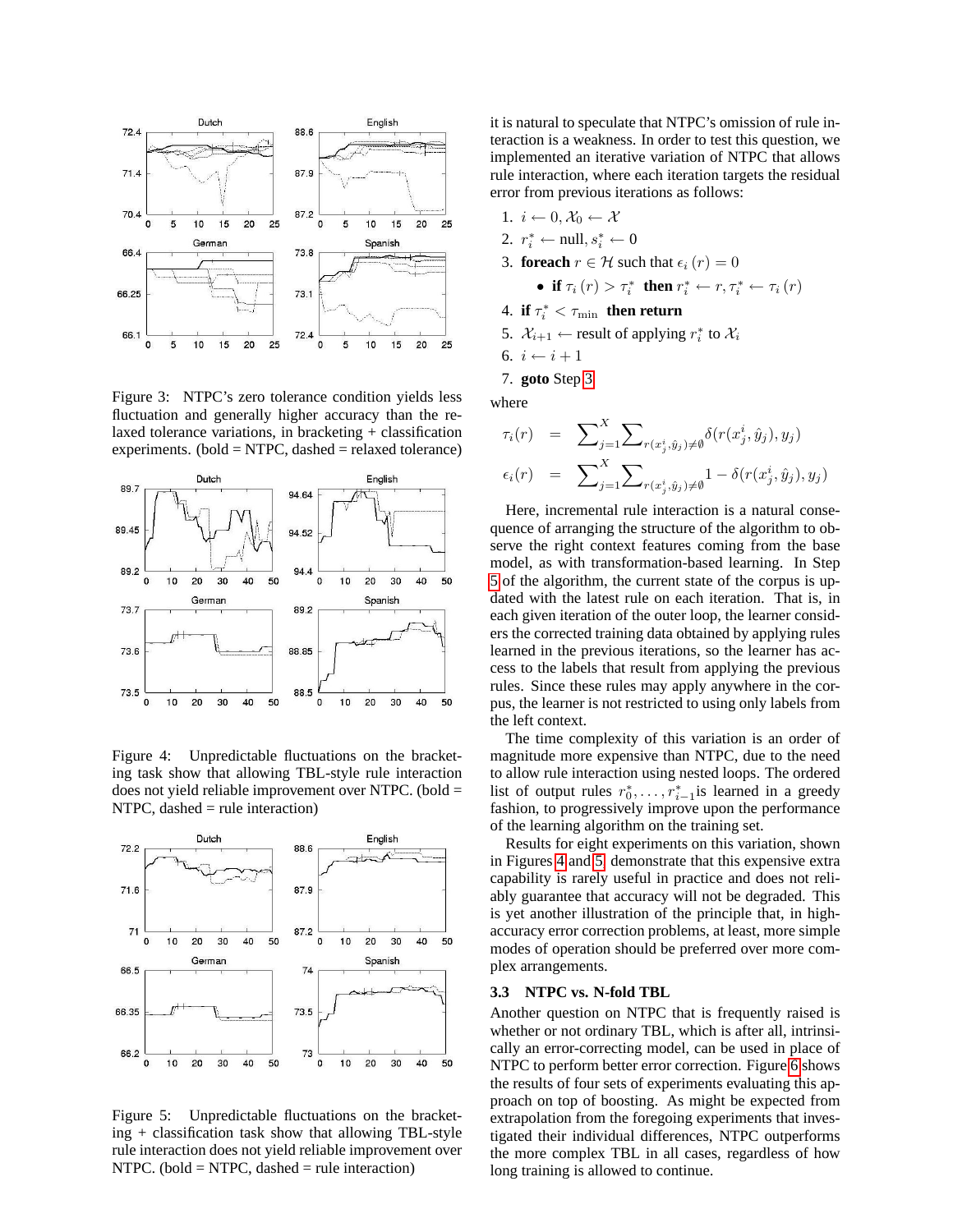

<span id="page-5-1"></span>Figure 6: NTPC consistently outperforms error correction using TBL even when n-fold partitioning is used.  $(bold = NTPC, dashed = TBL with n-fold partitioning)$ 

<span id="page-5-2"></span>Table 2: The more complex partition-based voted error corrector degrades performance, while NTPC helps (bracketing + classification, English).

| Model           |       |       | <b>Precision</b> Recall F-Measure <sub>1</sub> |
|-----------------|-------|-------|------------------------------------------------|
| Base            | 95.01 | 93.98 | 94.49                                          |
| Partition-Based | 95.07 | 93.79 | 94.43                                          |
| Voting          |       |       |                                                |
| Base w/ NTPC    | 95.14 | 94.05 | 94.59                                          |

#### **3.4 NTPC vs. Partition-Based Voting**

Another valid question would be to ask if the way that NTPC combines the results of the n-fold partitioning is oversimplistic and could be improved upon. As was previously stated, the training corpus for the error corrector in NTPC is the "reconstituted training set" generated by combining the held-out validation sets after they have labeled with initial classifications by their respective trained base models. To investigate if NTPC could benefit from a more complex model, we employed voting, a commonly-used technique in machine learning and natural language processing. As before, the training set was partitioned and multiple base learners were trained and evaluated on the multiple training and validation sets, respectively. However, instead of recombining the validation sets into a reconstituted training set, multiple error corrector models were trained on the  $n$  partition sets. During the evaluation phase, all  $n$  error correctors were evaluated on the evaluation set after it had been labeled by the base model, and they voted on the final output.

Table [2](#page-5-2) shows the results of using such an approach for the bracketing + classification task on English. The empirical results clearly show that the more complex and time-consuming voting model not only does not outperfom NTPC, but in fact again *degrades* the performance from the base boosting-only model.

#### **3.5 Experiment Summary**

In our experiments, we set out to investigate whether NTPC's operating parameters were overly simple, and whether more complex arrangements were necessary or desirable. However, empirical evidence points to the fact that, in this problem of error correction in high accuracy ranges, at least, simple mechanisms will suffice to produce good results—in fact, the more complex operations end up degrading rather than improving accuracy.

A valid question is to ask why methods such as decision list learning [\(Rivest, 1987\)](#page-6-5) as well as transformation-based learning benefit from these more complex mechanisms. Though structurally similar to NTPC, these models operate in a very different environment, where many initially poorly labeled examples are available to drive rule learning with. Hence, it is possibly advantageous to trade off some corrections with some mistakes, provided that there is an overall positive change in accuracy. However, in an error-correcting situation, most of the samples are already correctly labeled, errors are few and far in between and the sparse data problem is exacerbated. In addition, the idea of error correction implies that we should, at the very least, not do any worse than the original algorithm, and hence it makes sense to err on the side of caution and minimize any errors created, rather than hoping that a later rule application will undo mistakes made by an earlier one.

Finally, note that the same point applies to many other models where training criteria like minimum error rate are used, since such criteria are functions of the tradeoff between correctly and incorrectly labeled examples, without zero error tolerance to compensate for the sparse data problem.

#### <span id="page-5-0"></span>**4 Previous Work**

#### **4.1 Boosting and NER**

Boosting [\(Freund and Schapire, 1997\)](#page-6-6) has been successfully applied to several NLP problems. In these NLP systems boosting is typically used as the ultimate stage in a learned system. For example, Shapire and Singer [\(2000\)](#page-6-4) applied it to Text Categorization while Escudero *et al.*[\(2000\)](#page-6-7) used it to obtain good results on Word Sense Disambiguation. More closely relevant to the experiments described here in, two of the best-performing three teams in the CoNLL-2002 Named Entity Recognition shared task evaluation used boosting as their base system [\(Carreras](#page-6-8) *et al.*, [2002\)](#page-6-8)(Wu *[et al.](#page-6-9)*, [2002\)](#page-6-9).

However, precedents for improving performance *after* boosting are few. At the CoNLL-2002 shared task session, Tjong Kim Sang (unpublished) described an experiment using voting to combine the NER outputs from the shared task participants which, predictably, produced better results than the individual systems. A couple of the individual systems were boosting models, so in some sense this could be regarded as an example.

Tsukamoto *et al.*[\(2002\)](#page-6-10) used piped AdaBoost.MH models for NER. Their experimental results were somewhat disappointing, but this could perhaps be attributable to various reasons including the feature engineering or not using cross-validation sampling in the stacking.